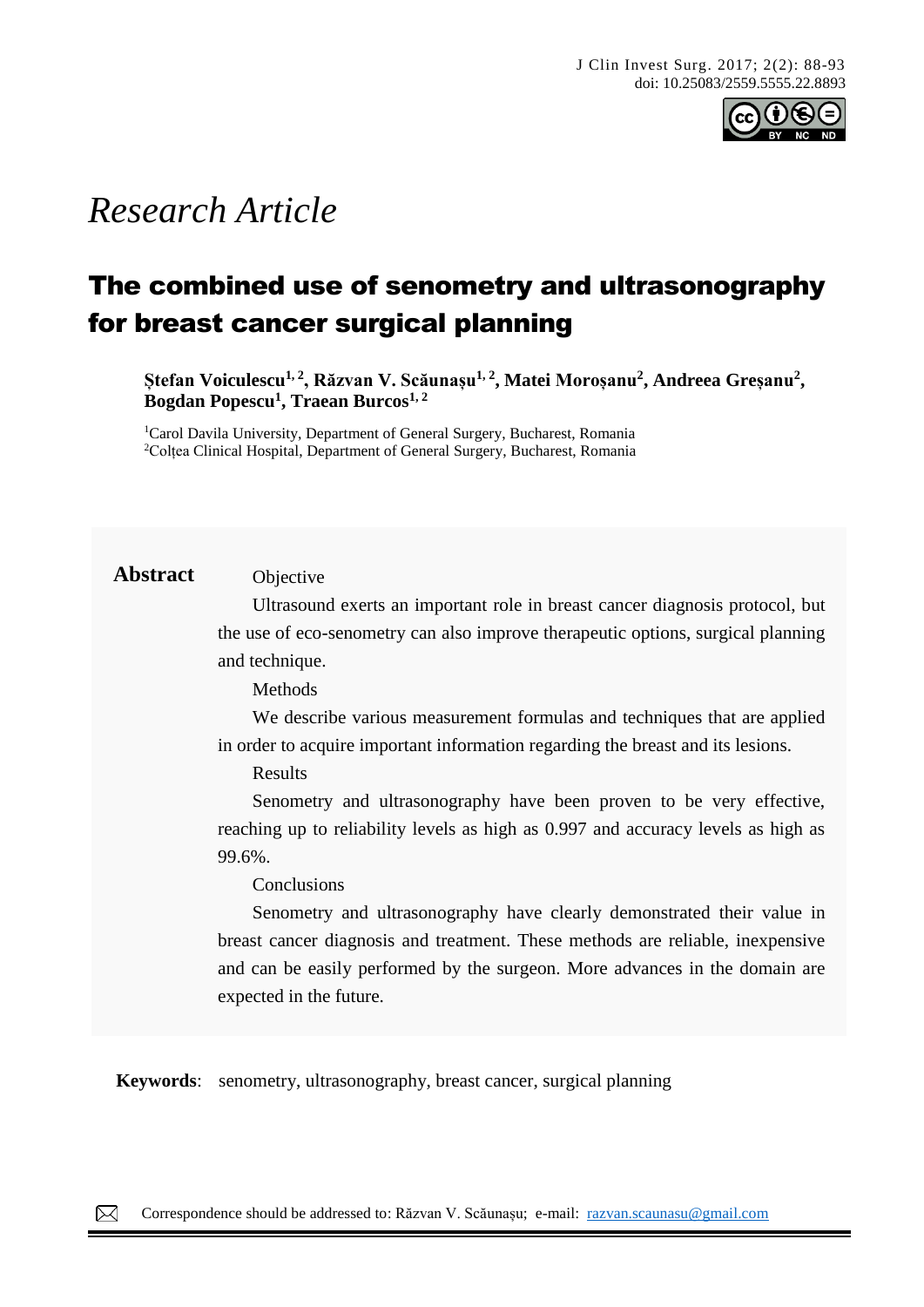# **Introduction**

Breast cancer is an important health problem worldwide and most of the patients require surgical treatment for their disease. The surgical management of breast neoplasia underwent significant evolution in the last century as a result of early diagnosis and due to better understanding of the disease biology. Van Maaren et al showed in a population-based study that the 10 years survival rate was better in patients who underwent breast conserving surgery plus radiotherapy than in those who underwent mastectomy. The study only included patients with early-stage breast cancer (1).

Conservative surgery is more and more used in treating these patients. However, many of the patients treated with conservative breast surgery have poor cosmetic outcome (because of the patient's age, tumour location, tumour size etc.). In many of these cases, patients usually need further radiotherapy, reexcisions, leading thus to several complications.

In order to obtain a good cosmetic outcome, the excised volume needs to be as small as possible. The calculated resection rate (total resected volume/optimal resected volume) is in this case very important. However, a ratio of over 4 is still associated with positive margins in 11% of cases (2).

The importance of the resection margins has been made clear by the Joint SSO – ASTRO Consensus, which shows that positive margins double the risk of local recurrences, regardless of radiation boosts, systemic treatment or favorable biology. Failure in obtaining acceptable margins can lead not only to an increased risk of local recurrences, but also to further re-excisions and poor cosmetic outcome, causing the patient anxiety and discomfort (3).

The use of eco-senometry can help in resecting a smaller volume of the breast tissue, maintaining negative tumor margins at the same time.

Also, the use of intraoperative ultrasonography is a valuable method that can lower the number of excised tumors with positive margins (4).

# **Discussion**

### *Eco-senometry methods*

Senometry can be used in order to evaluate the breast and its lesions, thus bringing forth a more detailed and accurate preoperative description. By using different measuring devices (and/ or formulas) such as the Astra Zeneca senometer, the Grossman Rounder Device, different software techniques or just a simple ruler, it can provide precise measurements.

The purposes of senometry are to obtain the exact location of a tumour, its dimensions, to evaluate the breast volume, to evaluate the necessary resection volume, to plan the operation, to evaluate the lesion during the operation and to evaluate the outcome.

Ultrasound guided senometry (eco-senomerty) is a valuable method that can be used in order to achieve the above-mentioned goals. Renzo Brun del Re described this technique regarding non-palpable breast tumours. Using the probe of an ultrasonograph, the breast will be scanned in order to find the lesion (5). The ultrasonic lesion should then lie exactly in the centre of the image (Figure 1).



**Figure 1**. The ultrasonic lesion

The probe will be lifted slightly, in order to place a finger or a coin just beneath the probe (Figure 2). The coin/finger now lies directly above the lesion and can be used to mark the position on the adjacent skin (Figure 3) (5). The lesion is then measured using the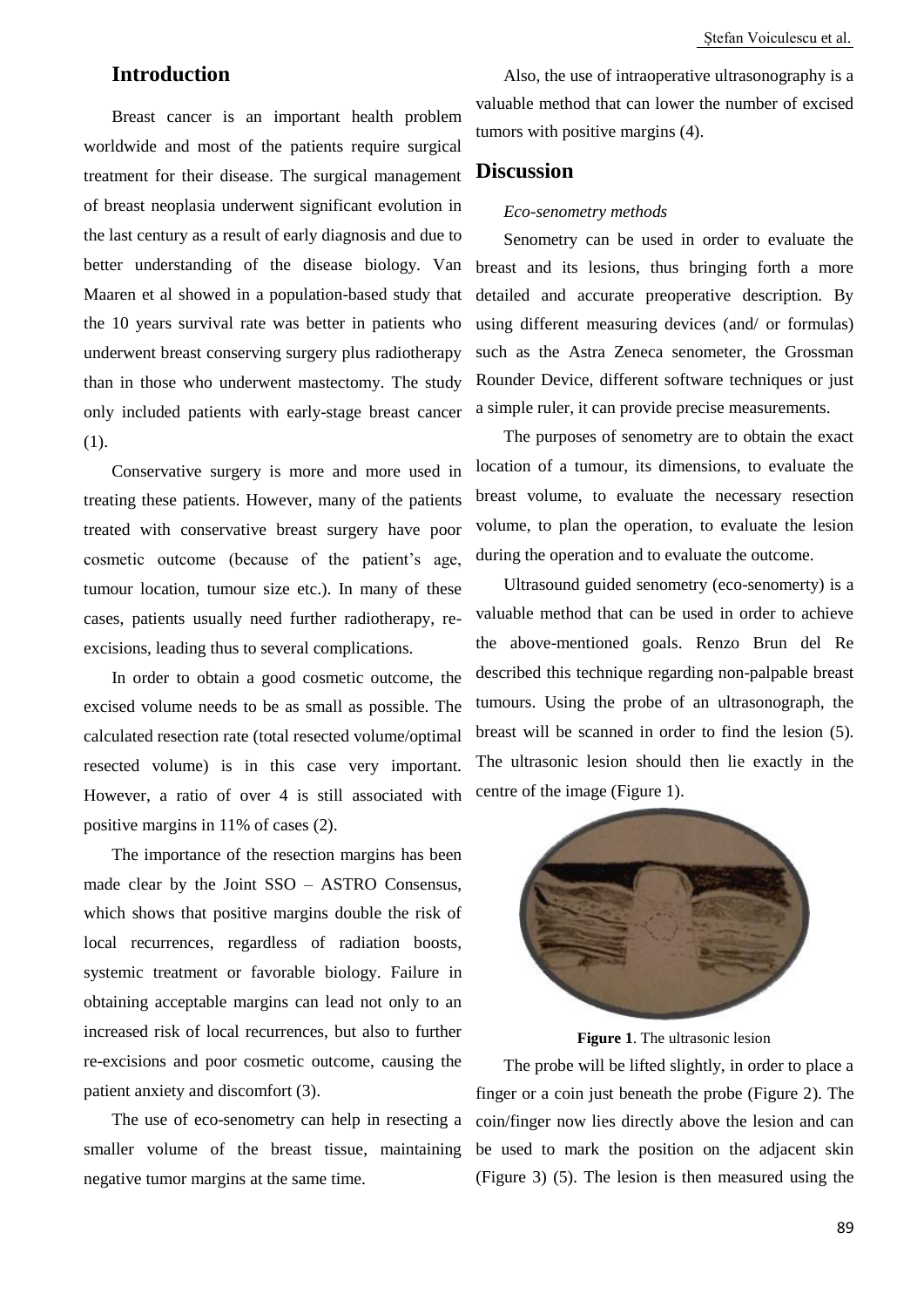#### Senometry and ultrasonography for breast cancer

senometer. The distance from the nipple to the lesion and the angle of the lesion (in the form of clock time) are noted (5).



**Figure 2**. Placing a finger just beneath the probe



**Figure 3.** Measuring the lesion

The eco-senometric evaluation allows for the following characteristics of the lesion to be described (Figures 4, 5):

- location (left/right breast; quadrant)
- distance from the nipple
- angle (in form of clock time)
- depth
- volume (measured using sonographic documentation in 3 planes)
- mobility
- margin aspects

If surgery is indicated (as a result of the histopathological report), breast volume and resection volume must be taken into account, in order to obtain a good cosmetic outcome.



**Figure 4**. Characteristics of the lesion





Preoperative breast volume measurement techniques (that use different materials and are based on certain principles) are applied. The Grossman Rounder is a cone-shaped graduated device that covers the breast in order to determine its volume (6, 7). The anatomic (anthropometric) method uses a specific formula based on anatomical projections. A different formula is used when calculating breast volume based on a mammography (7). The casting technique consists in creating an empty shape of the breast by making a cast around it. The cast is then filled with water or sand in order to determine breast volume (8, 9). Archimedes' principle uses the amount of water displaced by the breast in order to calculate its volume (7). Other methods such as sonography, magnetic resonance imaging (MRI) and different 3D scanning techniques can also be used to determine breast volume (10).

Authors frequently describe the ideal resection volume as being a sphere (the tumour), surrounded by an additional 1 cm of (supposedly) normal breast tissue (11). The following formula can be used in order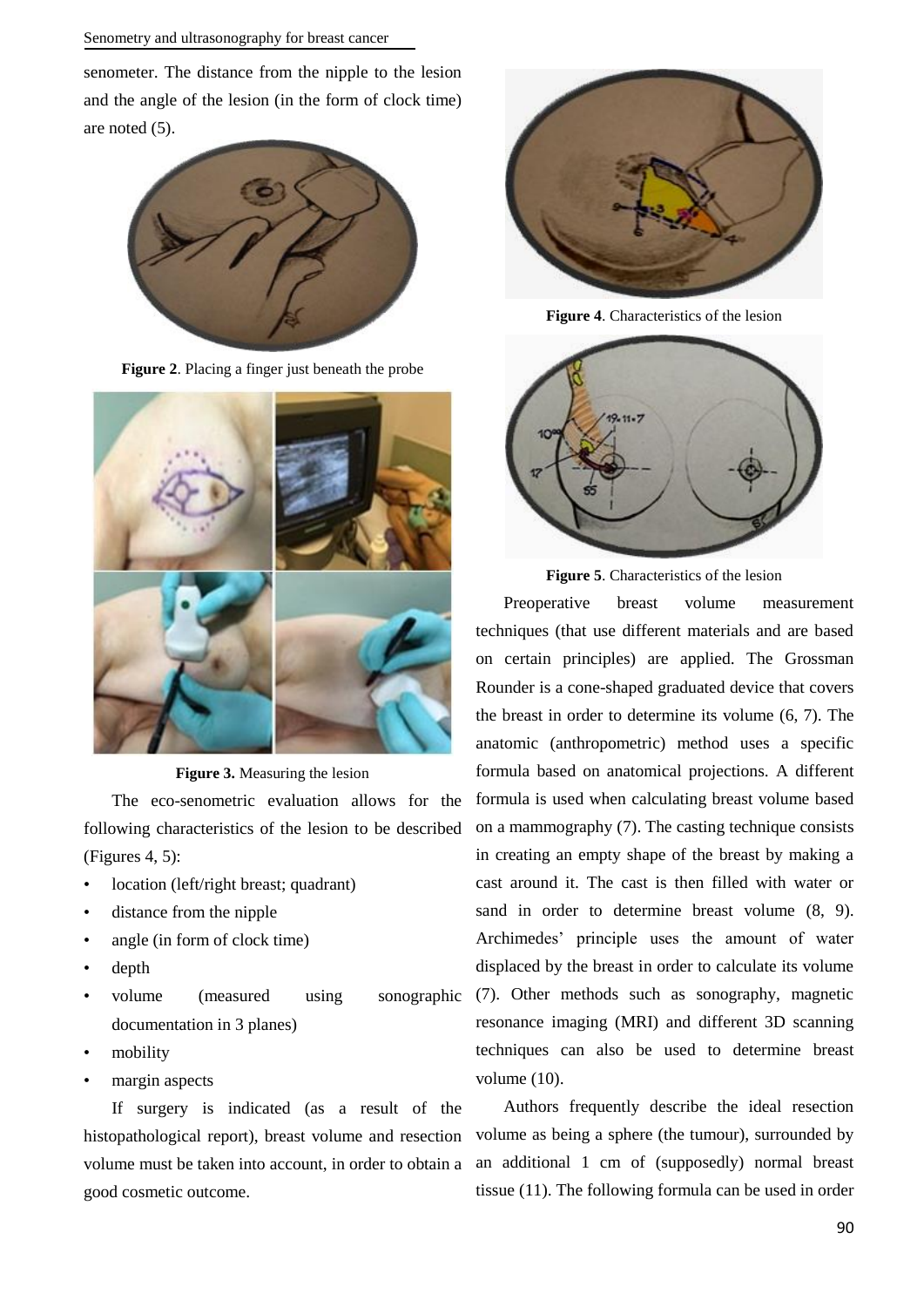to calculate the exact volume:  $V=\pi/3x$  (r+m) 3, r meaning the radius of the lesion and m meaning the also a good and preferred option:  $V=\pi(r+m)$  2 x h (h meaning the distance from the skin to the muscle). The actual performed resections are, although, ellipsoid. By dividing the ellipsoid (actual) resection volume to the spherical/cylindrical (optimal) resection volume, the calculated resection ratio is obtained. This parameter is very important: too high and the cosmetic outcome is compromised, too low and the risk of positive tumor margins increases.



**Figure 6.** The cylindrical excision

The volume of the removed tissue can be measured applying Archimedes' principle of water displacement, Figure 7 (7). Authors frequently use this technique also as a reference point in order to determine the accuracy of different breast volume measuring methods, by comparing the preoperative determined breast volume with the intraoperative determined volume of the mastectomy specimen (7, 12, 13).



**Figure 7.** The volume of the removed tissue

#### *Performance overview*

desired margin. A cylindrical excision (Figure 6) is much normal breast tissue at its place as possible, the In order to take out the entire tumor and leave as accuracy of the performed measurements is vital. The intraoperative evaluation of the lesion is also important.

> Kayar et al showed the importance of preoperative breast volume measuring techniques in a study performed on 30 patients, in which reliability levels vary from 0.934 (Grossman Rounder Device) to 0.997 (mammography) (7). The costs of different methods vary from almost zero (the Grossman Rounder Device, the anthropometric method and the water displacement principle), to extremely expensive, an MRI scan costing 1400 USD (7). This proves the need of determining the cost effectiveness of a technique, before applying it. The Grossman Rounder Device seems thus not only to be very cost-effective, but very convenient as well (7, 14).

> Butler-Henderson K et al demonstrated in their systematic review that intraoperative ultrasound margin assessment technique can reach up to sensitivity levels as high as 100% (15). Edward St. John et al also revealed high sensitivity and specificity values for this method in their meta-analysis (16).

> The use of senometry in medical practice has been demonstrated to improve the diagnostic and therapeutic techniques used in breast tumours. Many senometric methods are very reliable, inexpensive and can be easily performed by the surgeon. While other lesion localization techniques (such as hook/wire localization, methylene blue dye mapping, etc.) are difficult, require more medical staff and can lead to complications, the eco-senometry is a non-invasive procedure that can be performed by the surgeon alone. However, for a more exact localization of the tumor, the senometric markings and measurements can be used in order to guide the above-mentioned procedures. Combined with the intraoperative ultrasound margin assessment technique, senometry can provide a satisfactory outcome.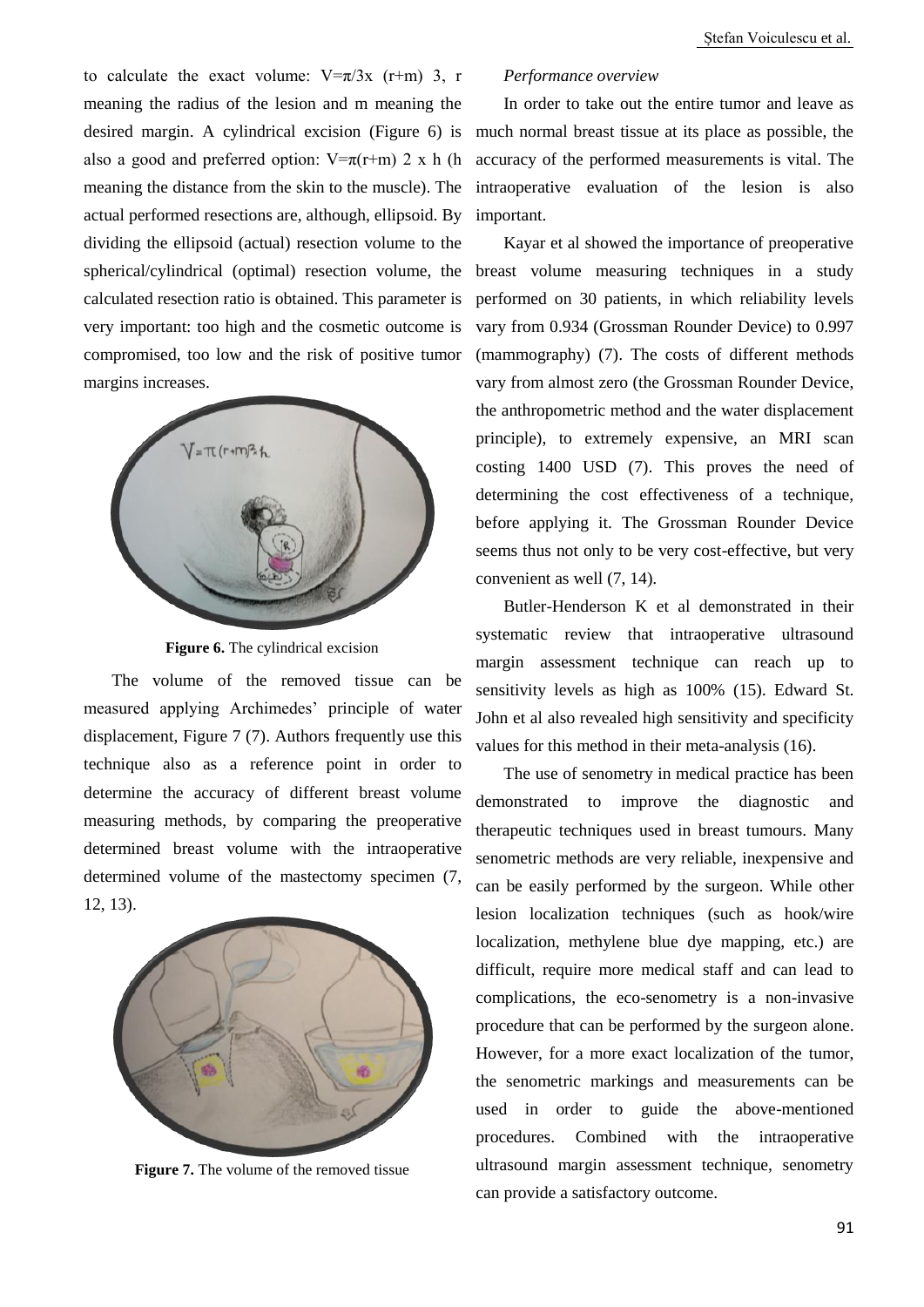Eco-senometry is a fairly new approach regarding treatment. Combining the two and using the ecosenometry will become a part of the routine this issue in order to draw such a conclusion. examination in breast lesions. The use of software assisted senometric techniques can and probably will improve the accuracy of the measurements even more (Figures 8, 9).



**Figure 8.** Software assisted senometric technique



**Figure 9.** Software assisted senometric technique

# **Conclusions**

The combined use of senometry and ultrasonography has been proved to increase the accuracy of tumour diagnosis and excision, thus meaning that senometry can be used by every physician in addition to other diagnostic or therapeutic procedures in order for the medical goals to be achieved.

Senometry and ultrasonography have clearly demonstrated their value in breast cancer diagnosis and

breast tumors. In the future, we expect that more senometric technique should provide similar results. advances will be made in this domain and that eco-However, more studies need to be performed regarding

### **References**

- 1. van Maaren MC, de Munck L, de Bock GH, Jobsen JJ, van Dalen T, Linn SC, Poortmans P, Strobbe LJA, Siesling S. 10 year survival after breast-conserving surgery plus radiotherapy compared with mastectomy in early breast cancer in the Netherlands: a population-based study. *Lancet Oncol*. 2016; 17(8): 1158–70. PMID: 27344114, [https://doi.org/10.1016/S1470-](https://doi.org/10.1016/S1470-2045(16)30067-5) [2045\(16\)30067-5](https://doi.org/10.1016/S1470-2045(16)30067-5)
- 2. Krekel N, Zonderhuis B, Muller S, Bril H, van Slooten HJ, de Lange de Klerk E, van den Tol P, Meijer S. Excessive Resections in Breast-Conserving Surgery: A Retrospective Multicentre Study. *Breast J*. 2011; 17(6): 602-9. PMID: 22050281,

<https://doi.org/10.1111/j.1524-4741.2011.01198.x>

3. Moran MS, Schnitt SJ, Giuliano AE, Harris JR, Khan SA, Horton J, Klimberg S, Chavez-MacGregor M, Freedman G, Houssami N, Johnson PL, Morrow M; Society of Surgical Oncology; American Society for Radiation Oncology. Society of Surgical Oncology-American Society for Radiation Oncology consensus guideline on margins for breast-conserving surgery with wholebreast irradiation in stages I and II invasive breast cancer. *J Clin Oncol*. 2014; 32(14): 1507-15. PMID: 24516019,

#### <https://doi.org/10.1200/JCO.2013.53.3935>

4. Bunting PW, Cyr AE, Margenthaler JA. Randomized trial evaluating intraoperative ultrasound guidance for palpable breast cancer excision. *Expert Rev Med Devices*. 2013; 10(3): 317-20. PMID: 23668704, <https://doi.org/10.1586/erd.13.11>